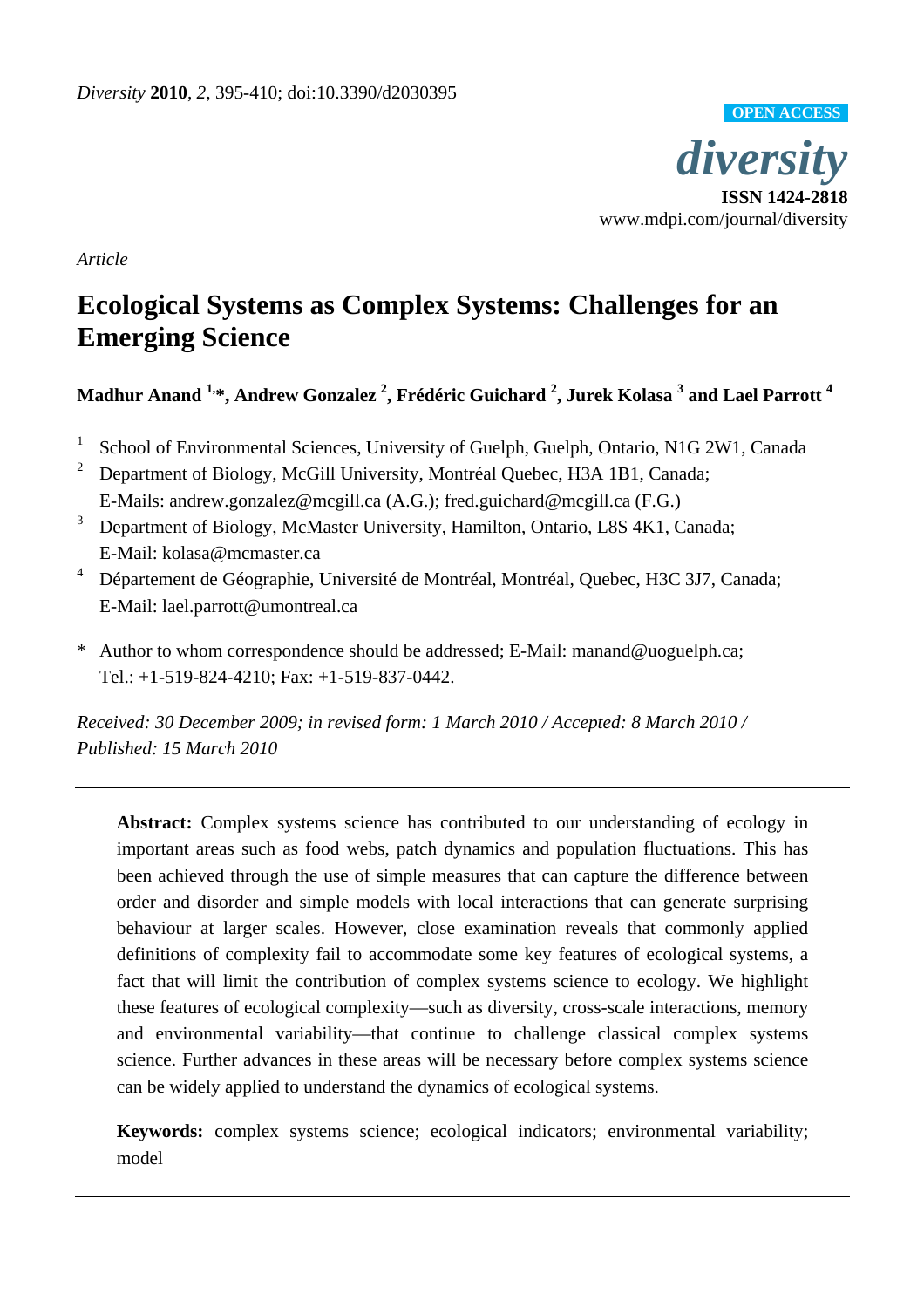# **1. Introduction**

Since seminal publications on the subject [1,2], the study of "ecological complexity" has gained momentum. Examples of this trend can be found in recent books [3], national research efforts (USA National Science Foundation "biocomplexity" initiative), and international journals (e.g., *Ecological Complexity*). The field borrows tools and theories from research in complex systems science (CSS) to describe and understand ecological phenomena. However, despite growing recognition of the utility of CSS in many disciplines, the field of ecological complexity has yet to be widely adopted by ecologists and remains controversial to many. There is widespread consensus that ecological complexity emerges from the interactions between organisms and their biotic and abiotic environments, and attempts to clarify these basic notions have produced several useful conceptual definitions of ecological complexity [4,5]. For example Levin (1998) considers ecological systems to be the prototypical complex adaptive systems (CAS) "*in which macroscopic system properties such as trophic structure, diversity–productivity relationships, and patterns of nutrient flux emerge from interactions among components, and may feed back to influence the subsequent development of those interactions*". The CAS approach like all CSS approaches attempts to explain all ecological phenomena with a restricted set of rules and constraints. Although clear and operational (and widely cited) ecologists have yet to widely integrate this perspective within their methodology. We believe that much of the hesitancy surrounding CSS is caused by uncertainty about what the approach brings to ecology. Any new approach to studying ecological complexity should not only suggest new models and formalisms but also new interpretations of ecological phenomena. We show how CSS has contributed to three important research areas in ecology, namely, food webs, patch dynamics, and population fluctuations. In reviewing these examples, we point out the limitations of the existing definitions of ecological complexity derived from CSS and suggest new directions for improved integration between CSS and ecology.

# **2. Contribution of CSS to Ecology**

# *2.1. Simple Measures and Models*

Definitions of complexity and thus their measures are diverse [6-11], a symptom of an emerging and quickly evolving discipline. Most definitions (about 31; [12]) stem from information theory and reflect the belief that a system is complex when it comprises many different parts whose combined state or behavior are difficult to predict. These definitions thus often assign the highest degree of complexity to random states. Other similar examples of information theoretic definitions are (1) *effective complexity* that emphasizes the degree of "regularity" (rather than randomness) displayed by a system [13];

(2) *computational complexity* with its several forms (algorithmic, Kolmogorov, grammatical, time complexity, and others) which all reflect the amount of effort needed to represent the system; and (3) *mutual information*—the degree to which states of system components are mutually predictive [14]. Measures based on these definitions of complexity often start with two extremes of random and ordered states, with the highest complexity occurring somewhere in between (Figure 1). Complex states can also be described by statistical scaling relationships such as fractal dimension or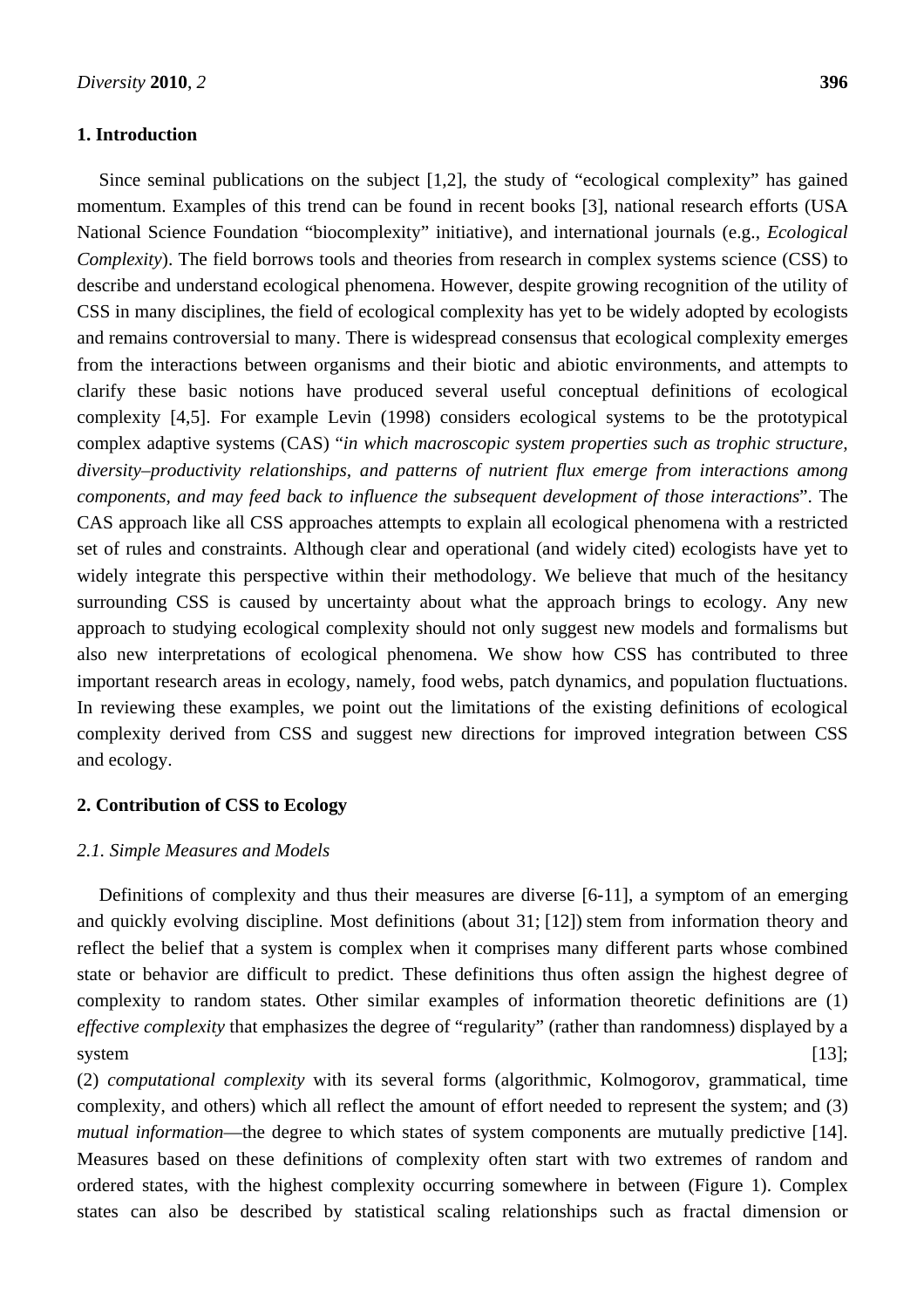power-laws [15]. Simple measures such as these can be used to distinguish a random or homogenous ecological pattern from a complex one and may serve as diagnostic tools to detect changes in the state of an ecosystem [16], as we shall illustrate in subsequent sections.

Figure 1. Temporal, spatial and structural signatures of simple ordered and disordered systems versus a complex system. **(a)** Sinusoidal time series; ordered spatial pattern; regular network; **(b)** Population dynamics of a modelled plant species from the individual-based model WIST [38]; spatial distribution of prey in the Lotka-Volterra model with diffusion over a coupled map lattice (generated with the model in [39]); scale-free network typical of some food webs; **(c)** Uniformly distributed random noise; random spatial distribution; random network. For each case, the rightmost column shows a schema of a corresponding frequency analysis, one of the most common descriptive measures of complexity that can be applied to temporal, spatial or structural signatures. For each case (a, b, c), the analysis is shown for the distribution of frequencies in the temporal signature, although it might also be applied to measure the distribution of patch sizes in the spatial signature, or the distribution of links per node in the network.



While such static descriptions and associated measures of complexity are important, they do not, in and of themselves, tell us how complex states come about. Towards this goal, null models must be used to first identify those complex patterns and structures emerging from purely random processes (see Figure 1c); a recent example is the prediction of many ecological patterns by neutral theory [17]. However, application of CSS to ecology requires that complex signatures distinguish random from non-random ecological processes. This can be seen by comparing Figure 1b and 1c, in particular the temporal, spatial or structural signatures shown in the last column. Thus, of interest to CSS are patterns and structures that arise from non-random processes. This points to another major contribution of CSS to ecology: the observation that simple models, with certain key non-random features, can generate surprisingly complex structures and dynamics. Ecologists have embraced this by modelling ecosystems as simplified systems of interacting particles (e.g., individuals, 'agents', species), often in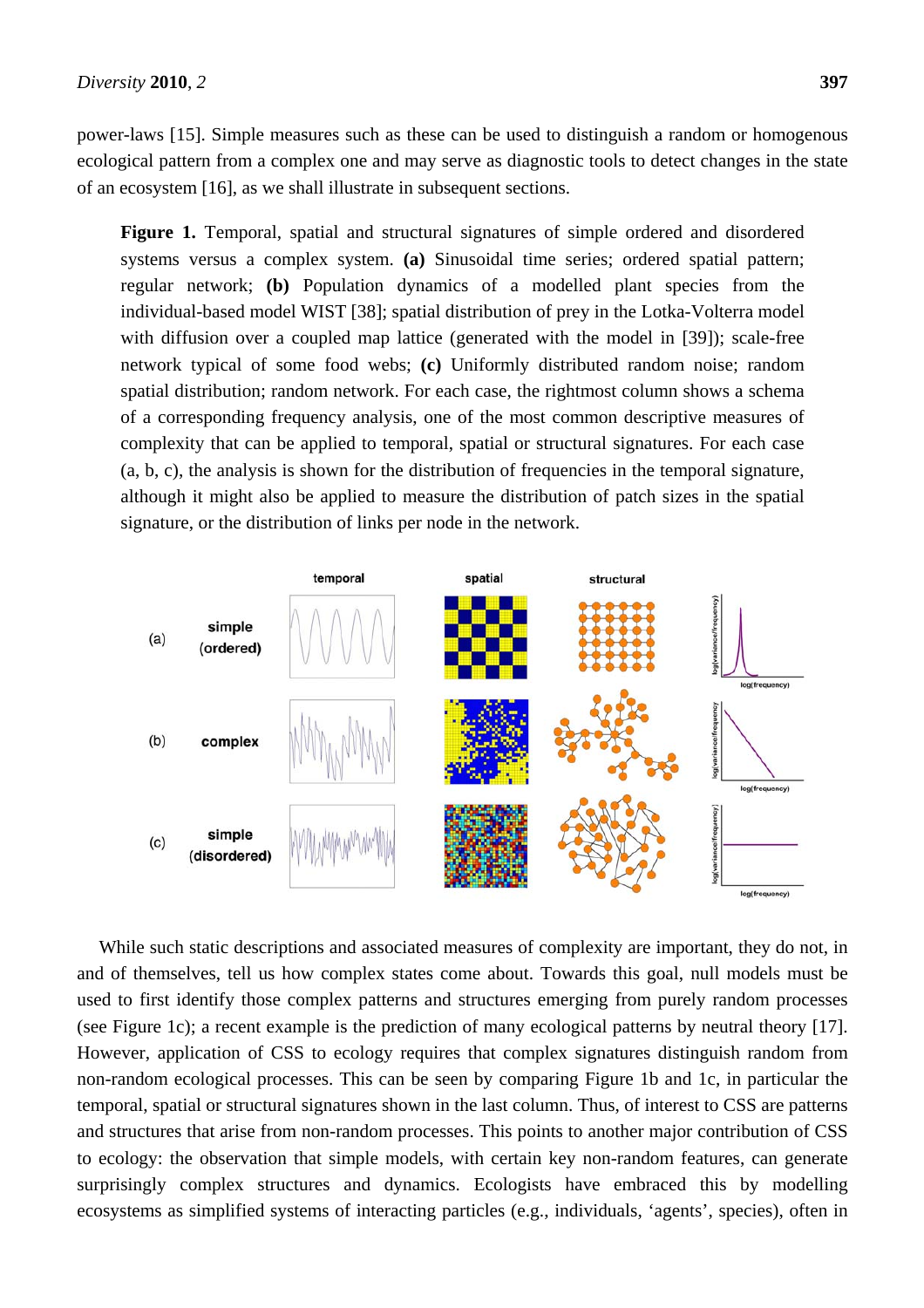well-defined, unchanging spatiotemporal environments. The use of simple models can improve our understanding of ecological dynamics and the mechanistic origins of observed patterns [18]. Classical models from CSS emphasize the importance of local interactions between the 'particles' for the formation of self-organized structure at larger scales [19], and indeed these types of models have been able to explain the existence of surprising ecological patterns [20-22].

In the following subsections, we elaborate on how simple measures and models from CSS have improved our understanding in three important areas of ecology, namely food webs, patch dynamics and population fluctuations.

#### *2.2. Food Webs*

Food web theories have traditionally emphasized the study of stability and complexity in relation to the structure of trophic interactions. Recent research in graph theory and networks has shown that many complex systems share common structural features. For example, diverse physical, biological and human-created systems have all shown scale-invariant structure, in which the network is organized around several large "hubs" with many less connected nodes [23] (Figure 1). This type of structure appears to be robust to the loss of system components and resilient to dynamic changes in node characteristics [24], implying stability—a feature of interest to biodiversity and ecological research. Quantitative methods used to study complex networks have migrated to food web research, leading to a resurgence of interest in food web structure and a re-analysis of many well-known data sets [25,26]. While there is debate about whether food webs have scale-free structures, the study of degree distributions (the distribution of the number of links per node) and other topological characteristics, has shown that food webs all have complex, non-random structures. New analytical methods have enabled ecologists to identify key aspects of food web structure, such as clusters of closely interacting species [27,28] and the prediction of patterns of coextinction [29]. Such results are re-fueling the debate about whether ecological communities assemble towards structures that favor persistence and dynamic stability [30,31].

While the above research has contributed to the characterization of the static structures of food webs, new dynamic models of population dynamics from CSS have shed light on the study of how food web structures assemble and change over time [32-36]. These models reproduce many phenomena observed in empirical data such as power law scaling of speciation and extinction events, non-random (but not scale-free) network structure and relatively short food chain lengths. Similar to traditional Lotka-Volterra style population models, these models treat food webs as large evolving networks where each species is a node whose population size changes as a function of its interactions with other species. However, these new models borrow from recent methods in evolutionary computing to allow a species to adapt its interaction strengths with other species, thus dynamically changing the structure of the food web [37]. In these models, species are represented by digital "genomes". Low levels of mutation during reproduction allow a species' genome to evolve, enabling a species to adapt its interaction strengths and other parameters. Such dynamic models generate spatio-temporal data on interaction webs (not just predator-prey networks) over many generations, which would be difficult or impossible to measure in the field, leading to the generation of new hypothesis about how ecological communities are structured and assembled over time. In addition to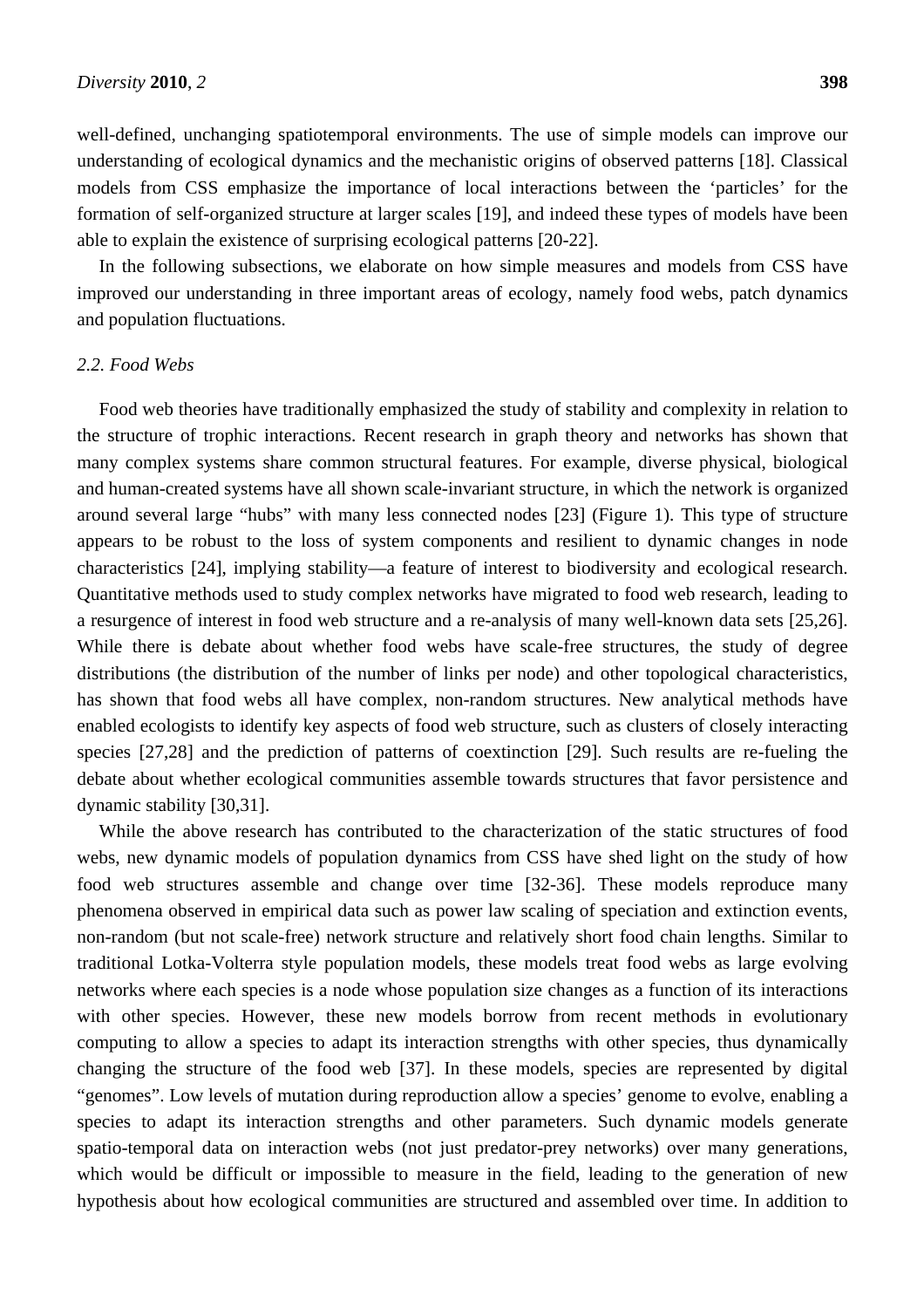creating new avenues of research in ecology, such as studies of species co-evolution and the formation of ecological communities, such models may enable ecologists to draw parallels between the dynamics of ecological networks and other similar complex biological systems (e.g., neuronal or biochemical networks).

#### *2.3. Patch Dynamics*

Diversity can be maintained through life-history trade-offs between growth rate and competitive ability. This is the prediction of the intermediate disturbance hypothesis, which was first formulated as a spatially homogeneous theory. In contrast to theories that assume 'well-mixed' disturbance, patch dynamics predicts species diversity in relation to the intensity and size of newly formed gaps [40-43]. It more precisely allows dispersal limitation to explicitly mediate species coexistence. Patch dynamics theory assumes independence between processes of gap formation and community recovery, and the apparent separation of scales between physical disturbances and population growth in various ecosystems has thus motivated its adoption in ecology. However, many disturbed systems, including forest fires involve direct and local feedbacks between disturbance and recovery. CSS has been applied to those cases using dynamic models that define all processes at scales close to those of individual organisms. These models contrast with earlier patch dynamic models by defining processes of disturbance and recovery as local (*i.e.,* between neighbors) and spatially explicit. More importantly, these models conform to the general framework of CSS by recognizing the potential for such local processes to explain and generate macroscopic properties of disturbed ecological systems. More precisely, CSS models of disturbance dynamics predict the self-organization of long-range correlation between (distant) individuals, as supported by scale-invariant (*i.e.*, power law) frequency distributions of patch sizes.

Large-scale properties of disturbance regimes become predictions that are solely based on local rates and geometry of disturbance and recovery. One important implication is found in the form of threshold responses to environmental and biological conditions. For example, the scale-invariant frequency distribution of gap sizes observed in some tropical forests can be predicted by the simple domino effect of wind throws, a process similar to the interactions between particles in physical systems [44,45]. Rocky intertidal communities provide additional examples [46,47]. CSS has thus resulted in a distinctive and useful theory of disturbance dynamics associated with testable predictions that can still be linked to patch dynamics [48]. However, associating data with specific models is still problematic. One problem comes from the fact that scale-invariant distributions have alternative causes, which fail to support scale-invariance as a signature of self-organization [49]. The sensitivity of simplistic CSS models to species interactions and to environmental fluctuations is also largely unknown.

#### *2.4. Population Fluctuations*

The classic question in population ecology of the effects of density dependence and of environmental fluctuations on population regulation has also benefited from CSS analysis. Time series of population dynamics were recently analyzed for signatures of ecological complexity (Figure 1). In particular, these analyses have addressed whether the observation of "more time means more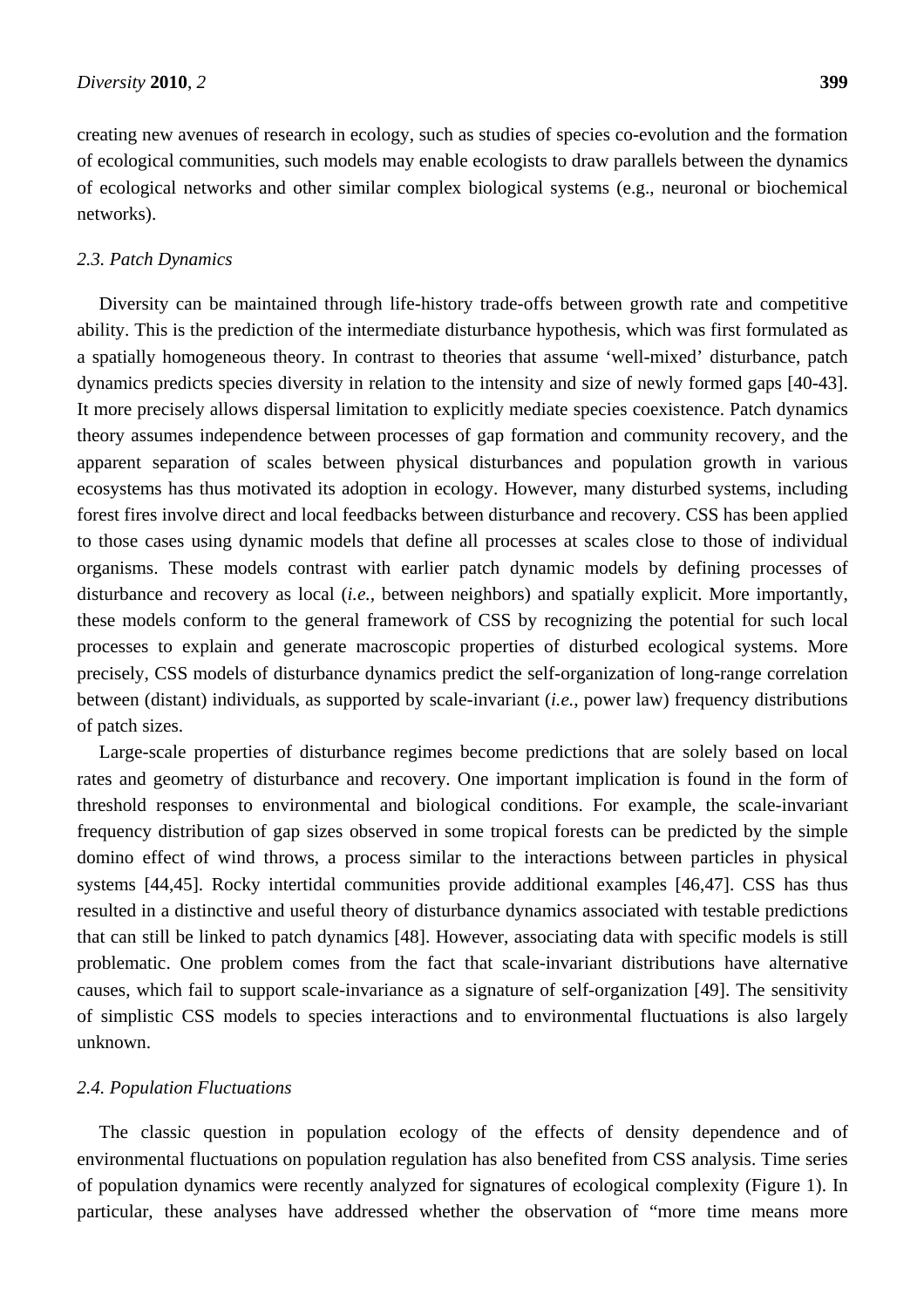variation" in population densities [50,51] is a signature of a power law relationship between the frequency and the variance of population fluctuations. More specifically, population fluctuations with a  $1/f^{\beta}$  pattern have a variance (power) that is proportional to the reciprocal of frequency (*f*); the dominance of low frequencies engenders the property of increasing variance and a long-term autocorrelation in densities over time. In an analysis of 544 long-term population time series Inchausti and Halley found that the distribution of spectral exponents centered on a median value of 1.0 indicating that many populations have a 1/f distribution [52]. CSS has paid special attention to  $1/f^{\beta}$ fluctuations, where beta is equal to one because this is indicative of scale invariance, a property typical of many complex phenomena like phase transitions that have fluctuations that decay as power laws. Unfortunately, the discovery of 1/*f* fluctuations in nonequilibrium systems, like populations, is not evidence for any particular model of how the world works, such as self-organized criticality [53,54]. However, the widespread incidence of 1/*f* population fluctuations is of genuine interest to population biologists because it pertains to the long-standing issue of population regulation and density dependence.

Standard ecological models based on logistic growth suggest tight density regulation and stationarity (no change) in the mean and variance of population densities. A 1/*f* pattern in population abundances is evidence against stationarity and a simple view of population regulation in a fluctuating environment [52,55]. Additionally, it has been shown that the power spectra of chaotic dynamics produced by classic population models were dominated by high frequency fluctuations (blue spectra), a direct contradiction with the time series analyses [56]. Population biologists were stimulated to address these apparent mismatches between the power spectra of population time series and those produced by standard population models because they raise fundamental questions about our understanding of the cause of population fluctuations [57]. Several alterations to the standard population models were proposed to create strong low frequency variation (reddened spectra) in their dynamics [58,59]. For example, delayed density dependence may redden population dynamics by dampening high frequency variation in density [60]. Alternatively, local dispersal in spatially explicit metapopulations may also redden population dynamics; here local dispersal slows the rate of spread (impact) of local population lows so that low frequency variation dominates [61]. These theoretical results and advances were the direct result of a CSS approach to the analysis of population time series. The widespread presence of 1/*f* dynamics is not unique to ecological systems but with the integration of CSS tools and methods population ecologists were able to directly tackle and provide alternate explanations for this intriguing phenomenon.

### **3. Contemporary Research in Ecological Complexity**

#### *3.1. Integrating Classical CSS with Ecological Complexity*

We believe that measures and models from classical CSS will have limited applicability for ecology in the future because ecologists' perception of complexity invariably includes diversity, interactions that cross many spatial, temporal and organizational scales, ecological memory (historical effects), and heterogeneous and fluctuating environments. We illustrate the generic components of ecological complexity with an example of a forest ecosystem (Figure 2). Ecological memory is a record of past events that may introduce a temporal dependence in the dynamics of the system because it influences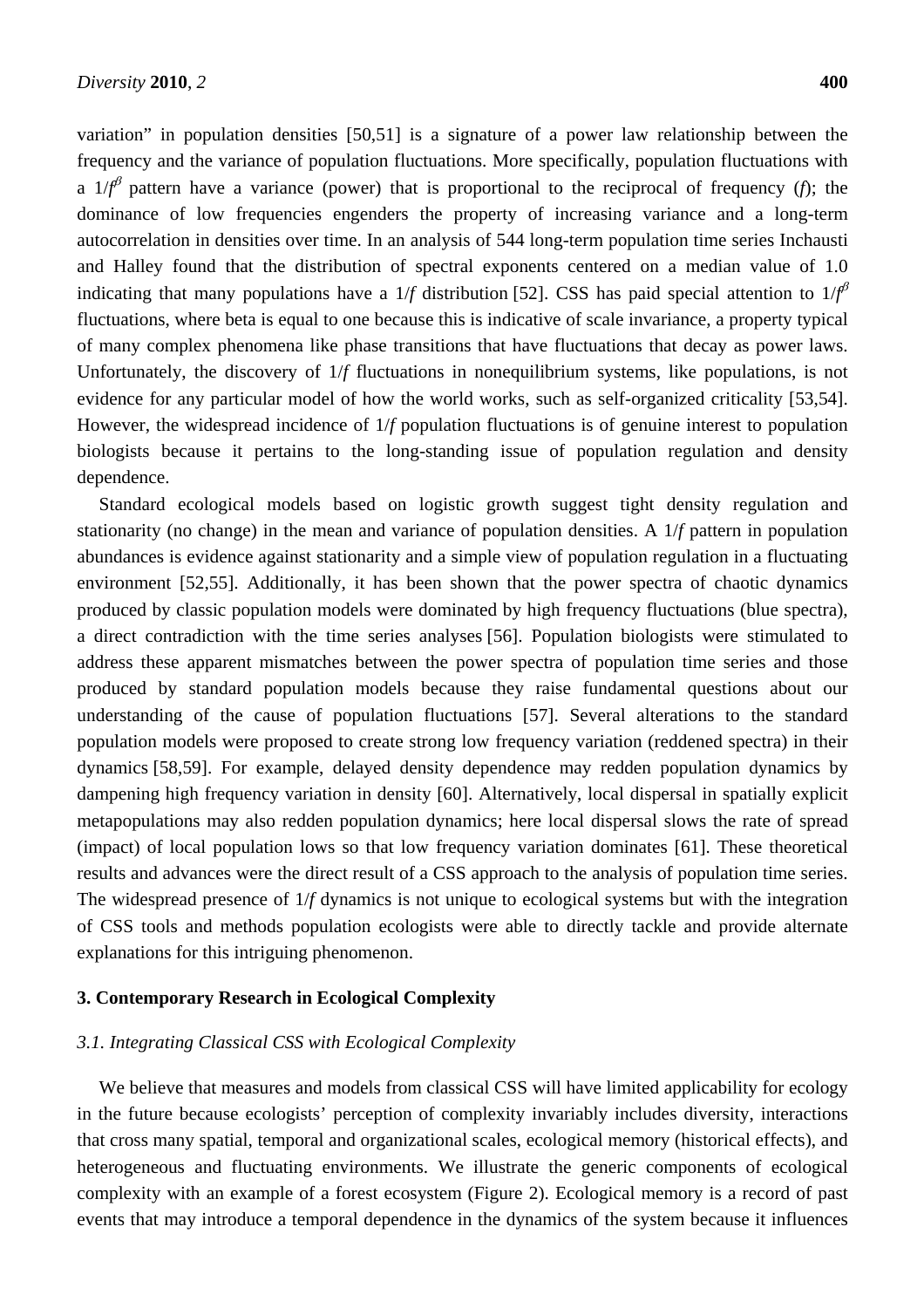current and future states. We emphasize the importance of memory and environmental variability because these are key features of ecological systems that create and maintain diversity (genetic and phenotypic). Diversity is not just a passive effect of ecological interactions, but an important determinant of a system's persistence and adaptability in the face of environmental change. Environmental variability is ubiquitous; nevertheless debate continues over the priority of internal versus external causes of ecological variability [62]. A synthesis of these two perspectives acknowledges the possibility that ecological complexity might be generated by the interaction between a variable environment and internal self-organized dynamics, an aspect notably lacking from standard definitions of complex systems that typically exclude environmental (external) effects. Some of these aspects of ecological complexity are not easily accommodated by the current methodology and tools offered by CSS, however emerging research in the field is beginning to offer solutions.

# *3.2. New Measures: From Diversity to Complexity*

Ecologists have widely adopted information-theoretic definitions from CSS to measure diversity (e.g., Shannon entropy), but few have attempted to quantify complexity based on other information and coding theoretic definitions proposed by CSS. The latter, which include adoption of concepts of algorithmic complexity [63-66] and mean information gain [66], could help to integrate concepts such as cross-scale interactions and change into static measures of complexity. New measures need to also integrate existing statistical descriptors of variance (or invariance) and disorder (or order) and be more explicitly linked to dynamic ecological concepts such as disturbance and stability. This may help to resolve the fact that the unpredictability (high disorder) associated with high Shannon diversity values seems at odds with the role of diversity in the maintenance of stability (predictability) in ecosystems [67]. The integration of environmental variability, cross-scale interaction and memory, and key features of complexity into ecological indicators, remains a challenge in ecology. Cross-scale integration of diversity and complexity measures can be achieved by linking scale-invariance of species-area curves and species abundance distributions with various diversity indices via multifractal analyses [68]. Similarly, integration of spatial variability and classical disorder-based diversity in a measure of complexity has been shown to capture cross-scale patterns [69]. Others [70] have introduced a complexity measure to characterize the boundary between ordered and disordered phases (in random Boolean networks) that incorporates variance. This approach may provide a solution to the recent call for connectivity measures to incorporate "matrix" effects (spatiotemporal heterogeneity) on metapopulation and landscape complexity [71]. A promising measure of complexity reflecting the dynamics of diversity (dynamical entropy), that explicitly examine the relationships between diversity, complexity, perturbation and stability has also been recently proposed [72]. Interestingly, a new measure founded in hierarchy theory [55] finds that highest levels of complexity occur at intermediate degrees of integration and low levels of perturbation. A number of other indicators have been proposed, including increasing variance and increasing autocorrelation in key system variables prior to collapse [73]. New measures which attempt to integrate disturbance and variability, into classical measures of complexity, will be of particular diagnostic value in studies of global ecological change. Furthermore, approaches that provide further understanding on the links between structural (static) and dynamical complexity will be useful [74,75].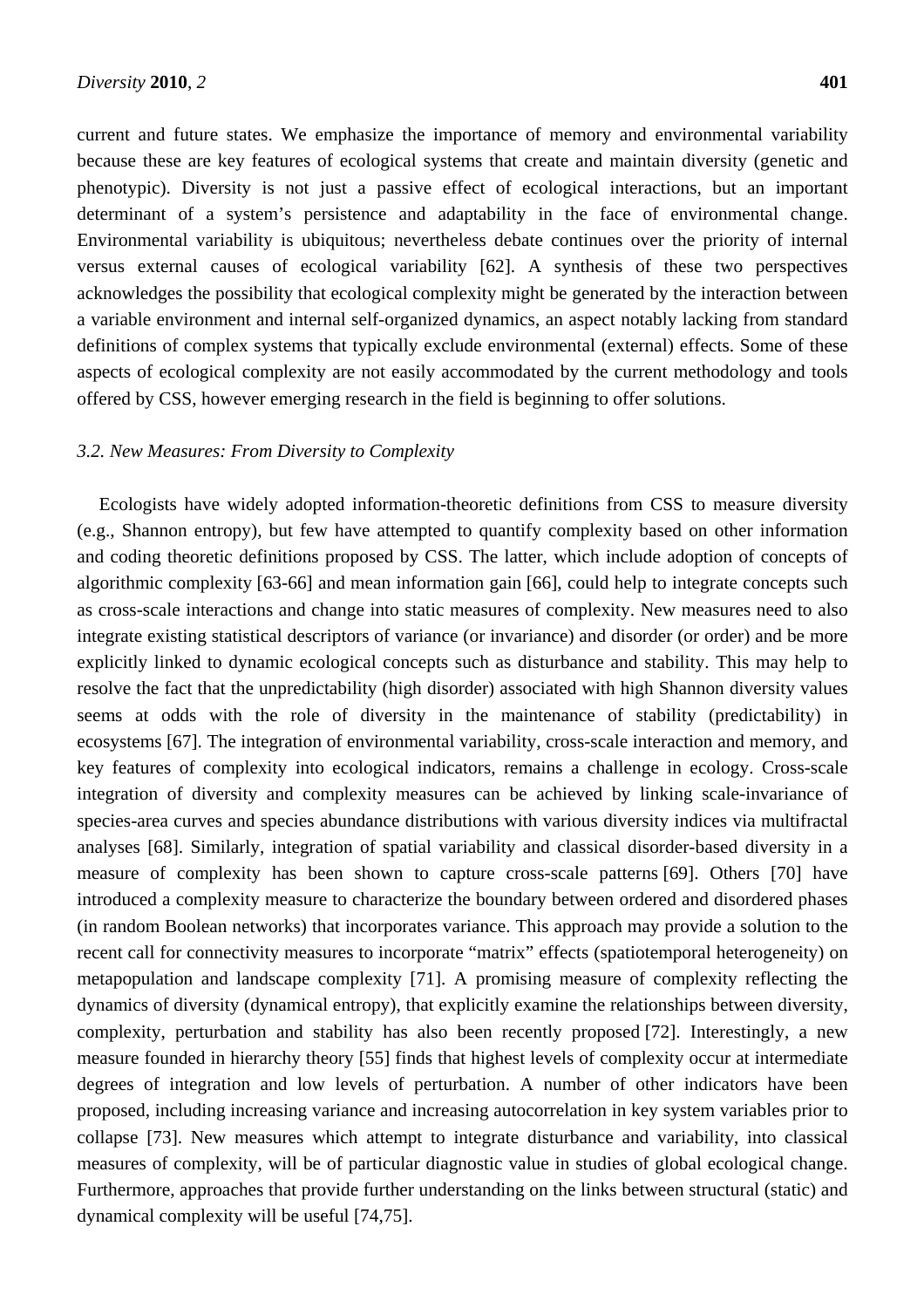**Figure 2.** An illustration of the components of ecological complexity. Complex ecological systems (e.g., forests*)* are those in which structure (e.g., gap-size distribution) and dynamics (e.g., succession) derive from memory-based (e.g., previous tree falls, seed bank), cross-scale (e.g., 100 sq. m to 100000 sq. m), interactions between diverse selfreproducing elements (e.g., individuals of different tree species) and their variable environment (e.g., climatic fluctuations)*.* Current CSS models of scale-invariance of gap size distribution in forests only incorporate local interactions between trees and gapformation is attributed to chance environmental events, such as a wind throw **(Panel A**). Gap propagation, however, may be intricately linked to environmental variables (e.g., climate, soil) that cause gap sizes to occur with frequency distributions other than random (see Figure 1). For example, stochastic gap-creation due to wind throw may be amplified through feedbacks between gap size, fetch and boundary effects **(Panel B**) [45]. Recovery potential of forests within gaps may be dependent on memory-based spatiotemporal processes such as the presence of seed banks **(Panel C)**. In addition, some tree species may be inherently more resistant to gap-formation than others due to their growth patterns. These types of diversity, memory, cross-scale interactions and environmental variability need to be incorporated into new models of ecological complexity.



#### *3.3. The Role of Memory*

Ecological memory is invoked by the capacity of past states to influence present or future responses of an ecological system [76]. Examples include diapause eggs, seed banks, and the existence of rare species in an ecosystem that may represent the record of previous growth or species invasions [77,78]. Disturbance (fire, drought) may create highly persistent patterns at the landscape scale that may entrain future ecosystem processes [76,79,80]. Memory implies that the system can draw upon past events to inform current and future behaviour; this is typically the property of the organism. For example, recent results suggest that organisms can enhance their fitness by drawing upon the memory of past prey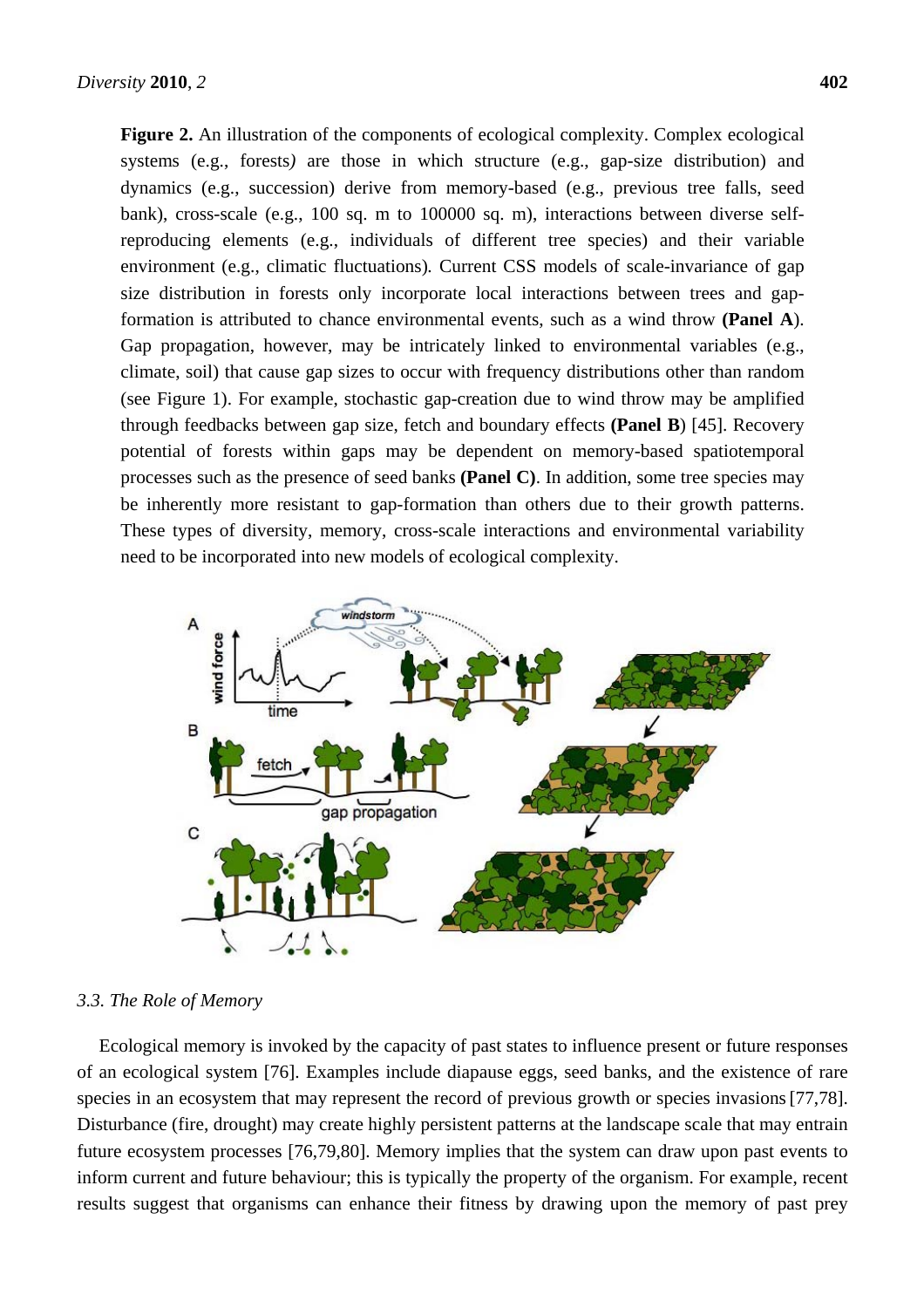quality, or distribution, when foraging [81,82]. From an observer's perspective, memory is manifested by a strong temporal dependence in the dynamics of an ecological system [83]. Modeling memory-based systems can be achieved by incorporating autocorrelation or a time-lag into the model structure [84], but it remains a challenge yet to be addressed by many CSS models. The trend in individual-based models [85] (IBM) is to incorporate memory by allowing "agents" to make predictions based on past information; such predictions may be cue-based and hence relevant to many ecological systems, or may allow "agent" behaviour to be adaptive and heritable invoking evolution. These and other approaches could redefine the phenomenology of complex systems where localized interactions rely on recorded past events to operate across spatiotemporal scales.

### *3.4. Complex Effects of Environmental Variability*

An important characteristic of ecological systems is the incessant environmental variation to which they are exposed; yet most CSS models used in ecology do not consider its effect. Two important questions immediately come to mind: To what extent are results from CSS models of population and community dynamics robust to environmental variability? Can the interaction of CSS with variable environments lead to novel dynamics? A good example of the importance of these questions is illustrated in the studies of complex spatial dynamics of host-parasitoid coexistence [86]. The Nicholson and Bailey formulation of host-parasitoid interactions is notoriously unstable in homogeneous space. Using a coupled map lattice formalism in which many hundreds of patches are connected by diffusive dispersal, they demonstrated host-parasitoid persistence is possible and that the resultant dynamics generate complex spatial patterns—spatial chaos, spirals, and crystal lattices—that are essential for persistence. Coexistence was found to be robust to the presence of environmental variability when applied multiplicatively as white noise to the host rate of increase. Interestingly environmental variation did not disrupt the spatial pattern (and coexistence) if it occurred at a smaller scale than dispersal, however, spatial patterns were disrupted when the scale of environmental variation exceeded the dispersal distance of the individual. It was not noted whether other forms of environmental variability (e.g., coloured noise) altered this conclusion, or even reinforced coexistence.

Ultimately, CSS must explicitly study the effects of realistic properties of environmental variation on ecological dynamics [87-92]. For example, it has been recently found that the effects of environmental noise on the temporal stability of food webs composed of complex population oscillations depends upon their amplitude, synchrony and correlation [93]. Gouhier *et al.* [75] studied the dynamics of the keystone food web motif (a diamond configuration of a predator consuming two prey species competing for a shared resource) in a metacommunity to reveal the interacting effects of environmental variability and dispersal on food web stability at local and regional scales. Irrespective of dispersal rate, strong environmental fluctuations disrupted compensatory prey dynamics and decreased stability by inducing intermittent correlated fluctuations between prey in local food webs. Other work has proposed that the sudden collapse of an ecological system is thought to arise from nonlinear biotic responses to slow environmental change [94]. Little ecological theory has invoked the interaction between self-organization and the environment to explain the dynamics of collapse, but studies suggest that changes in self-organized vegetation patterns may predict sudden shifts in arid and aquatic ecosystems [95]. In physics, predicting the failure of systems under stress such as material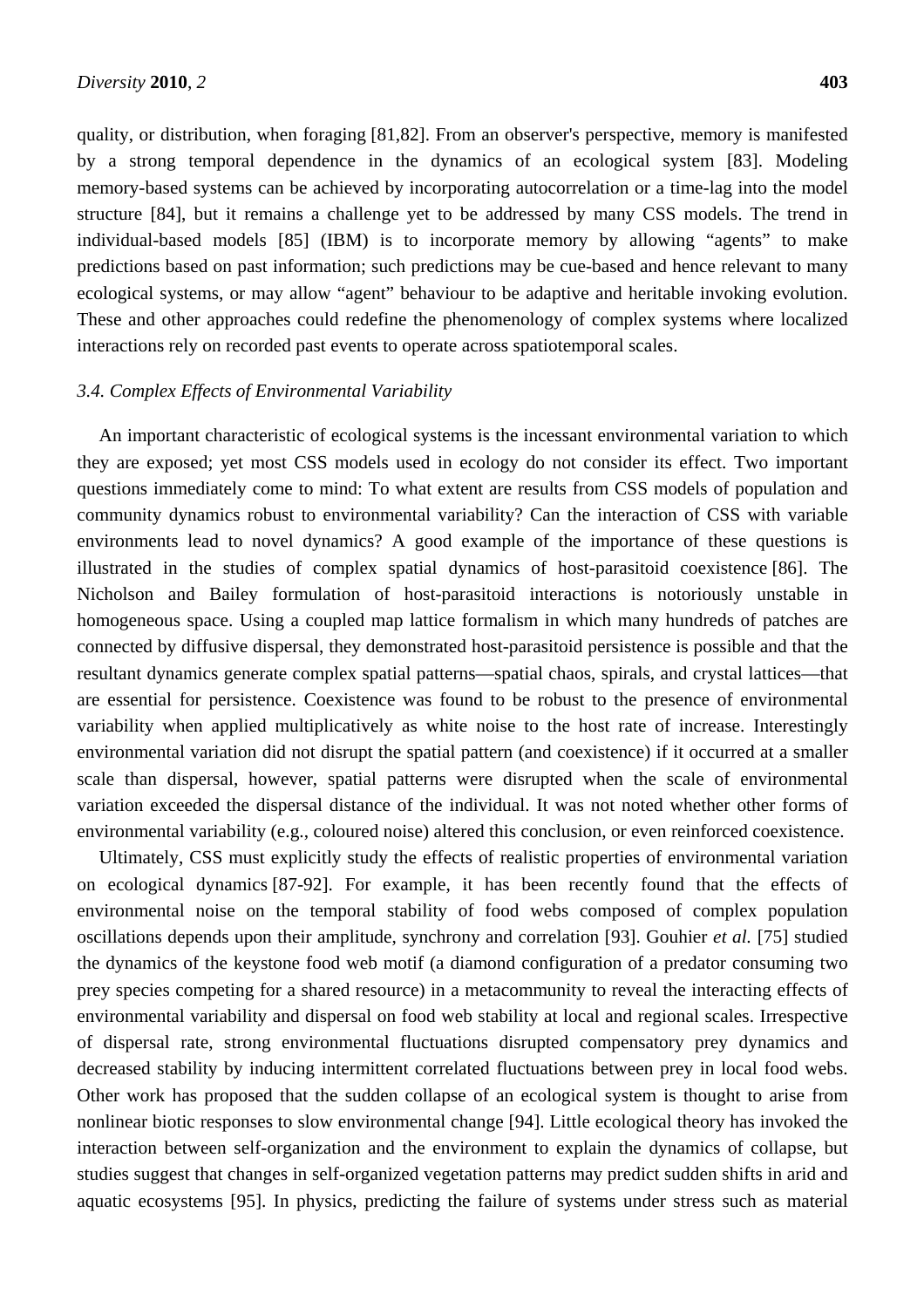rupture, and earthquakes is still a major scientific challenge. Simple models of these systems predict a scale-invariant increase in stress until failure that is characterized by a periodic (complex) scaling exponent (e.g., log periodicity). This periodicity predicts the rate at which simple and localized interactions result in catastrophic (*i.e.,* large amplitude) events and eventually to global system collapse. Log periodicity has recently been applied to forest fires [96,97] and collapse dynamics can more generally be applied to wildfires, disease and insect outbreaks, and to desertification [98,99]. Empirical studies of forest fires have demonstrated the importance of environmental heterogeneity in time and space for the predicting their onset and propagation [92,100]. Such heterogeneity is not simply challenging the validity of simple CSS models, but requires that we consider cross-scale feedbacks between self-organized properties and the environment [99]. Local connectivity and self-organized clustering of trees can drive fire propagation [92] but at some threshold scale, fire starts to affect weather conditions that can in turn drive fire propagation, resulting in positive feedback (Figure 2). Such thresholds can be found at multiple scales and explain apparent spatial and temporal discontinuities in natural systems. Theoretical and empirical applications of these ideas reveal how environmental variability can provide a synergistic rather than a competing hypothesis to CSS as a cause of ecological complexity.

# **4. Conclusions**

The fact that ecological systems are neither completely predictable nor completely random is not surprising as few natural systems are. However, ecological systems have a substantial random or stochastic component and a worthwhile predictable component that is often masked by the stochastic one, which does make them challenging to study. Dealing with this challenge has required a theoretical understanding that makes use of mathematical, statistical and computational phenomena in which the concepts of determinism and randomness, normally thought of as independent processes, are entwined. Deterministic chaos is a classical example of how these concepts can be entwined, and it has led to a paradigm shift in thinking about how the very sensitive dependence on initial conditions often causes long-term unpredictability in (complex) system behavior or attributes, including ecological systems. Self-organization (e.g., self-organized criticality), which pointed to simple computational rules to explain dramatic regime shifts in systems was another example. The application of fractal dimensions added to the repertoire of tools for understanding complex systems, mainly in describing spatial structures that appeared in ecological systems and could not be measured by Euclidean metrics. While a rich set of tools and theories has emerged over the past few decades, ecological complexity cannot be fully studied using the current definitions and methodology offered by CSS. There exists a great potential for the development of CSS through the exploration of the features of ecological systems that make them distinct (diversity, memory, cross-scale interactions, sensitivity to environmental variability). The challenge for ecologists, however, remains to find generalities in system pattern and dynamics to improve understanding and prediction [101]. CSS has a track record of finding such generalities within varied classes of complex systems and in our opinion can be better developed to serve this need of ecology.

# **Acknowledgements**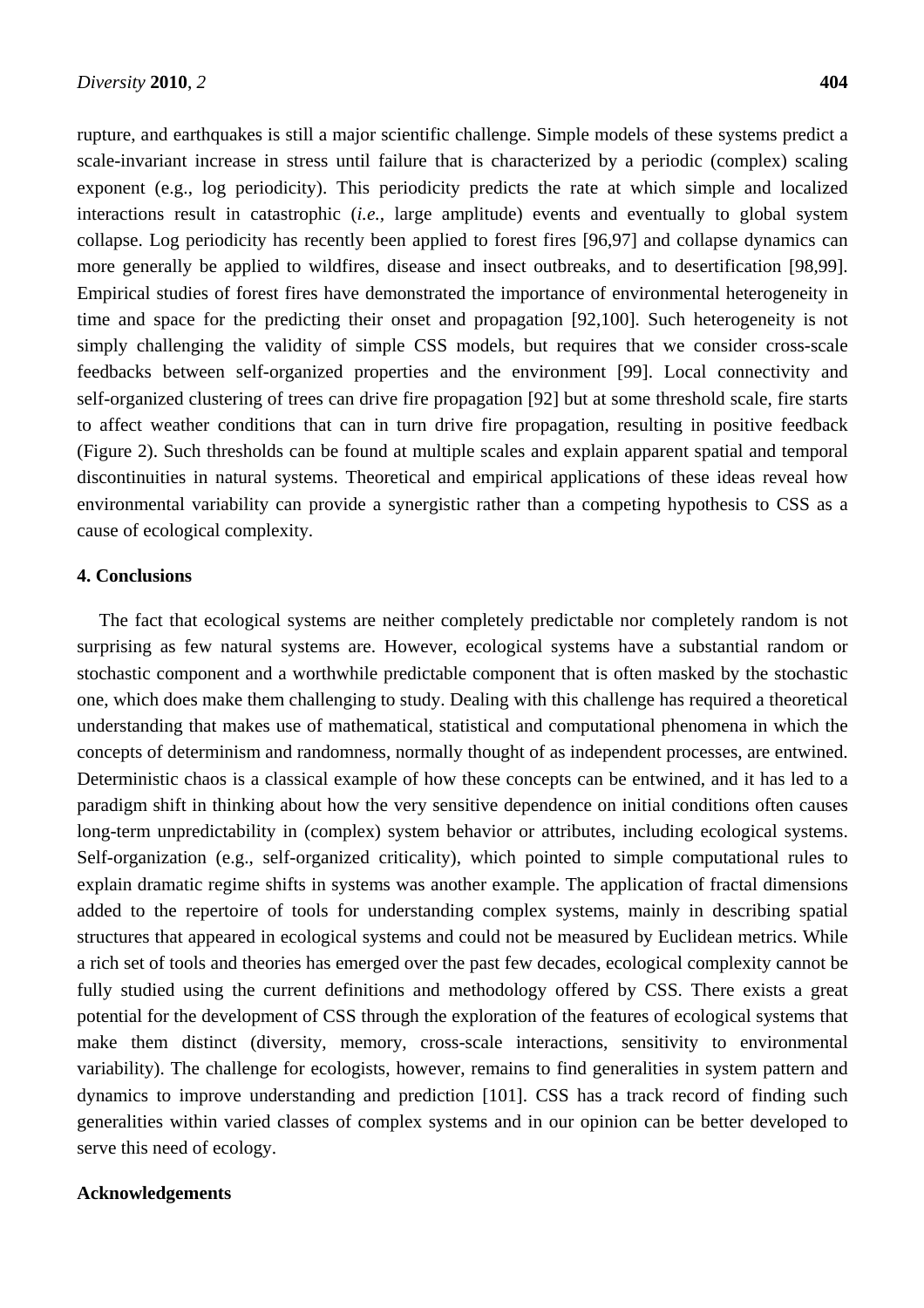This article was born out of an organized oral session entitled "Biocomplexity Scaling: an ecological perspective" at the 2004 Annual Meeting of the Ecological Society of America. The authors thank Andrea Belgrano, Bai-Lian Li, the late Erik Rauch and David Schneider for also presenting papers in the session and earlier discussions. Funding is gratefully acknowledged from NSERC (all co-authors) and the Canada Research Chairs program (MA and AG.).

# **References**

- 1. May, R.M. *Stability and Complexity in Model Ecosystems*; Princeton University Press: Princeton, NJ, USA, 1973; p. 235.
- 2. Allen, T.F.H.; Starr, T.B. *Hierarchy: Perspectives for Ecological Complexity*; University of Chicago Press: Chicago, IL, USA, 1982; p. 310.
- 3. Maurer, B.A. *Untangling Ecological Complexity: The Macroscopic Perspective*; University of Chicago Press: Chicago, IL, USA, 1999; p. 251.
- 4. Levin, S.A. Ecosystems and the biosphere as complex adaptive systems. *Ecosystems* **1998**, *1*, 431-436.
- 5. Michener, W.K.; Baerwald, T.J.; Firth, P.; Palmer, M.A.; Rosenberger, J.L.; Sandlin, E.A.; Zimmerman, H. Defining and unraveling biocomplexity. *Bioscience* **2001**, *51*, 1018-1023.
- 6. Rosen, R. *Life Itself: A Comprehensive Inquiry into the Nature, Origin, and Fabrication Of Life*; Columbia University Press: New York, NY, USA, 1991; p. 285.
- 7. Collot, F. Correlations entre complexification et instabilite dans une formalisation du concept de complexite. *Acta Biotheor.* **1995**, *43*, 195-204.
- 8. Ahl, V.; Allen, T.F.H. *Hierarchy Theory: A Vision, Vocabulary, And Epistemology*; Columbia University Press: New York, NY, USA, 1996; p. 206.
- 9. de Wailly, A. The ambiguity of the word "complexity" a proposal for clarification. *Acta Biotheor.* **1998**, *46*, 177-183.
- 10. Ricard, J. What do we mean by biological complexity? *C. R. Biol.* **2003**, *326*, 133-140.
- 11. Jørgensen, S.E. *Integration of Ecosystem Theories: A Pattern*, 3rd ed.; Kluwer Academic Publishers: Boston, MA, USA, 2002; p. 420.
- 12. Horgan, J. From complexity to perplexity. *Sci. Amer.* **1995**, *272*, 104-109.
- 13. Gell-Mann, M.; Lloyd, S. Information measures, effective complexity, and total information. *Complexity* **1996**, *2*, 44-52.
- 14. Langton, C. Life at the edge of chaos. In *Artificial Life II*; Addison Wesley: New York, NY, USA, 1992; Volume 10, pp. 41-91.
- 15. Schroeder, M.R. *Fractals, Chaos, Power Laws: Minutes From an Infinite Paradise*; W.H. Freeman: New York, NY, USA, 1991; p. 429.
- 16. Brown, J.H.; Gupta, V.K.; Li, B.L.; Milne, B.T.; Restrepo, C.; West, G.B. The fractal nature of nature: power laws, ecological complexity and biodiversity. *Phil. Trans. Roy. Soc. B-Biol. Sci.*  **2002**, *357*, 619-626.
- 17 Hubbell, S. *The Unified Neutral Theory of Biodiversity and Biogeography*; Princeton University Press: Princeton, NJ, USA, 2001; p. 448.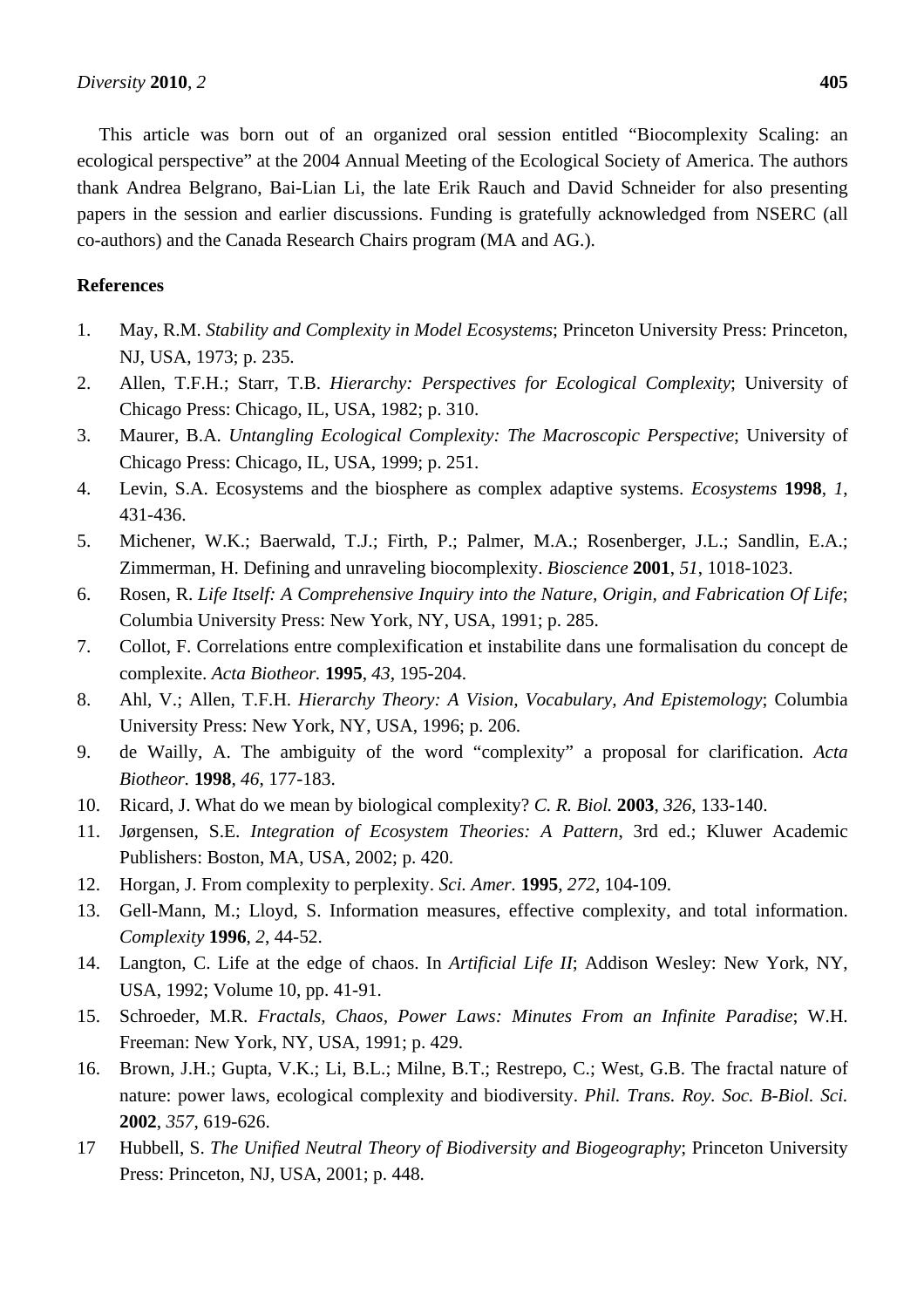- 18. Grimm, V.; Revilla, E.; Berger, U.; Jeltsch, F.; Mooij, W.M.; Railsback, S.F.; Thulke, H.H.; Weiner, J.; Wiegand, T.; DeAngelis, D.L. Pattern-oriented modeling of agent-based complex systems: Lessons from ecology. *Science* **2005**, *310*, 987-991.
- 19. Boccara, N. *Modeling Complex Systems*; Springer: New York, NY, USA, 2004; p. 397.
- 20. Bascompte, J.; Sole, R.V. Rethinking complexity—modeling spatiotemporal dynamics in ecology. *Trend. Ecol. Evolut.* **1995**, *10*, 361-366.
- 21. Storch, D.; Gaston, K.J. Untangling ecological complexity on different scales of space and time. *Basic Appl. Ecol.* **2004**, *5*, 389-400.
- 22. O'Dwyer, J.; Green, J. Field theory for biogeography: a spatially explicit model for predicting patterns of biodiversity. *Ecol. Lett.* **2010**, *13*, 87-95.
- 23. Barabasi, A.L.; Albert, R. Emergence of scaling in random networks. *Science* **1999**, *286*, 509-512.
- 24. Albert, R.; Jeong, H.; Barabasi, A.L. Error and attack tolerance of complex networks. *Nature*  **2000**, *406*, 378-382.
- 25. Pascual, M.; Dunne, J.A. *Ecological Networks: Linking Structure to Dynamics in Food Webs*; Oxford University Press: Oxford, NY, USA, 2006; p. 386.
- 26. Banasek-Richter, C.; Bersier, L.F.; Cattin, M.F.; Baltensperger, R.; Gabriel, J.P.; Merz, Y.; Ulanowicz, R.E.; Tavares, A.F.; Williams, D.D.; De Ruiter, P.C.; Winemiller, K.O.; Naisbit, R.E. Complexity in quantitative food webs. *Ecology* **2009**, *90*, 1470-1477.
- 27. Girvan, M.; Newman, M.E.J. Community structure in social and biological networks. *Proc. Nat. Acad. Sci. USA* **2002**, *99*, 7821-7826.
- 28. Krause, A.E.; Frank, K.A.; Mason, D.M.; Ulanowicz, R.E.; Taylor, W.W. Compartments revealed in food-web structure. *Nature* **2003**, *426*, 282-285.
- 29. Allesina, S.; Pascual, M. Googling Food Webs: Can an eigenvector measure species' importance for coextinctions? *Plos Comp. Biol.* **2009**, *5*, 1-6.
- 30. Dunne, J.A.; Williams, R.J.; Martinez, N.D. Network structure and biodiversity loss in food webs: robustness increases with connectance. *Ecol. Lett.* **2002**, *5*, 558-567.
- 31. Melian, C.J.; Bascompte, J. Complex networks: two ways to be robust? *Ecol. Lett.* **2002**, *5*, 705-708.
- 32. Williams, R.J.; Martinez, N.D. Simple rules yield complex food webs. *Nature* **2000**, *404*, 180-183.
- 33. Rikvold, P.A.; Zia, R.K.P. Punctuated equilibria and 1/f noise in a biological coevolution model with individual-based dynamics. *Phys. Rev. E* **2003**, *68*, 31913.
- 34. McKane, A.; Drossel, B. Modelling evolving food webs. In *Dynamical Food Webs*; Elsevier: Amsterdam, The Netherlands, 2005; pp. 74-88.
- 35. Christensen, K.; de Collobiano, S.A.; Hall, M.; Jensen, H.J. Tangled nature: A model of evolutionary ecology. *J. Theor. Bio.* **2002**, *216*, 73-84.
- 36. Filotas, E.; Grant, M.; Parrott, L.; Rikvold, P. The effect of positive interactions on community structure in a multi-species metacommunity model along an environmental gradient. *Ecol. Model.* **2010**, *221*, 885-894.
- 37. Bell, G. Experimental evolution. *Heredity* **2008**, *100*, 441-442.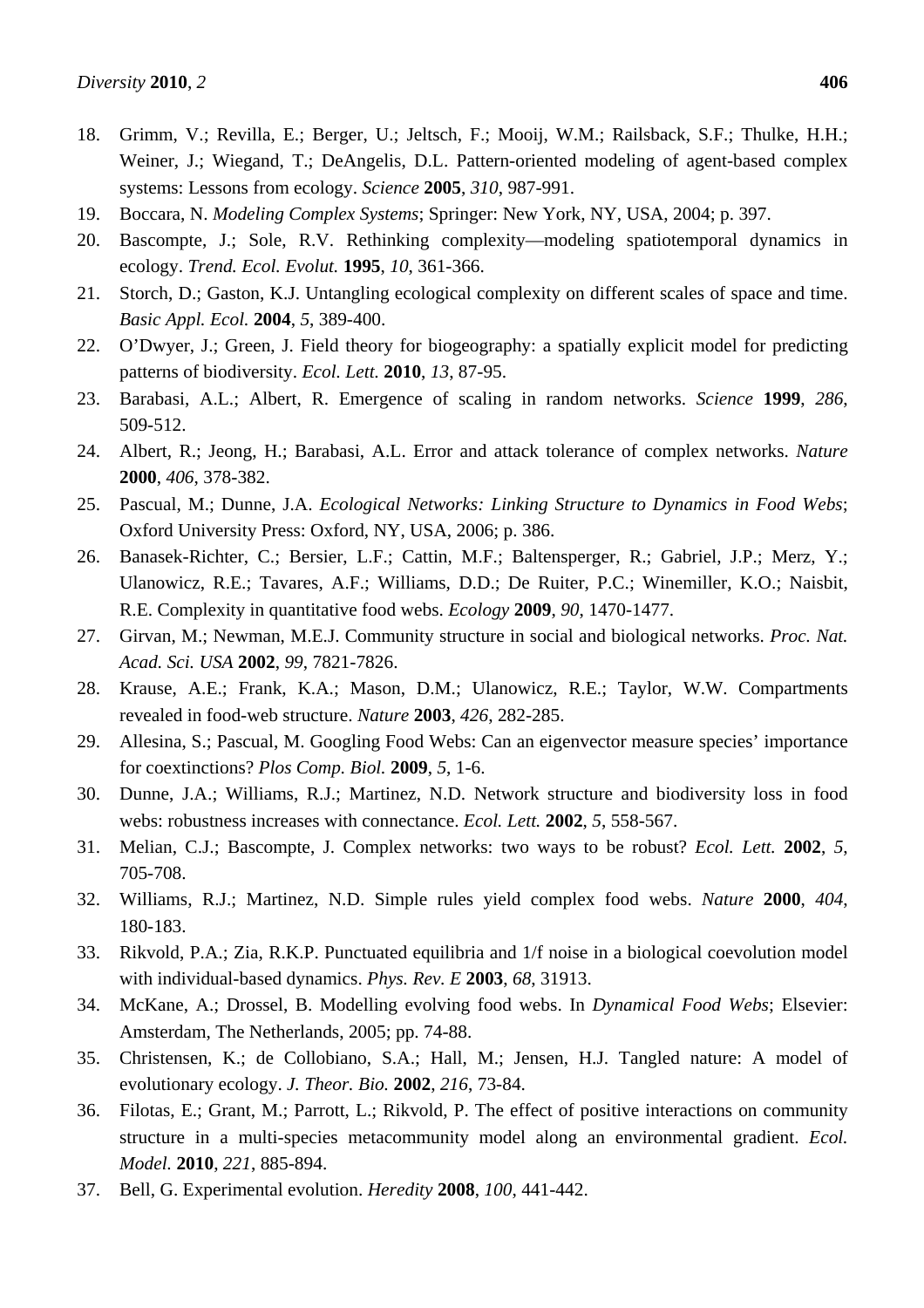- 38. Parrott, L.; Kok, R. A generic primary producer model for use in ecosystem simulation. *Ecol. Model.* **2001**, *139*, 75-99.
- 39. Wilson, W. Simulating ecological and evolutionary systems in C. Cambridge University Press: New York, NY, USA, 2000.
- 40. Huston, M. A general hypothesis of species diversity. *Amer. Naturalist* **1979**, *113*, 81.
- 41. Levin, S.; Paine, R. Disturbance, patch formation, and community structure. *Proc. Nat. Acad. Sci.* **1974**, *71*, 2744.
- 42. Wiens, J. Population responses to patchy environments. *Annu. Rev. Ecol. Syst.* **1976**, *7*, 81-120.
- 43. Pickett, S.; White, P. *The Ecology of Natural Disturbance and Patch Dynamics*; Academic Press: Orlando, Florida, USA, 1986.
- 44. Schlicht, R.; Iwasa, Y. Forest gap dynamics and the Ising model. *J. Theor. Biol.* **2004**, *230*, 65-75.
- 45. Pagnutti, C.; Azzouz, M.; Anand, M. Propagation of local interactions create global gap structure and dynamics in a tropical rainforest. *J. Theor. Biol.* **2007**, *247*, 168-181.
- 46. Wootton, J.T. Local interactions predict large-scale pattern in empirically derived cellular automata. *Nature* **2001**, *413*, 841-844.
- 47. Guichard, F.; Halpin, P.M.; Allison, G.W.; Lubchenco, J.; Menge, B.A. Mussel disturbance dynamics: Signatures of oceanographic forcing from local interactions. *Amer. Naturalist* **2003**, *161*, 889-904.
- 48. Turcotte, D.L.; Malamud, B.D.; Guzzetti, F.; Reichenbach, P. Self-organization, the cascade model, and natural hazards. *Proc. Nat. Acad. Sci. U.S.A.* **2002**, *99*, 2530-2537.
- 49. Pascual, M.; Guichard, F. Criticality and disturbance in spatial ecological systems. *Trend. Ecol. Evol.* **2005**, *20*, 88-95.
- 50. Lawton, J. H. Population Dynamics—More time means more variation. *Nature* **1988**, *334*, 563-563.
- 51. Pimm, S.; Redfearn, A. The variability of natural populations. *Nature* **1988**, *334*, 613-614.
- 52. Inchausti, P.; Halley, J. The long-term temporal variability and spectral colour of animal populations. *Evol. Ecol. Res.* **2002**, *4*, 1033-1048.
- 53. Sole, R.V.; Manrubia, S.C.; Benton, M.J.; Kauffman, S.; Bak, P. Criticality and scaling in evolutionary ecology. *Trend. Ecol. Evol.* **1999**, *14*, 156-160.
- 54. Frigg, R. Self-organised criticality—what it is and what it isn't. *Stud. Hist. Philos. Sci.* **2003**, *34A*, 613-632.
- 55. Kolasa, J. Complexity, system integration, and susceptibility to change: Biodiversity connection. *Ecol. Complex.* **2005**, *2*, 431-442.
- 56. Cohen, J.E. Unexpected dominance of high-frequencies in chaotic nonlinear population-models. *Nature* **1995**, *378*, 610-612.
- 57. Sugihara, G. Ecology—from out of the Blue. *Nature* **1995**, *378*, 559-560.
- 58. Blarer, A.; Doebeli, M. In the red zone. *Nature* **1996**, *380*, 589-590.
- 59. Miramontes, O.; Rohani, P. Intrinsically generated coloured noise in laboratory insect populations. *Proc. Roy. Soc. London Ser. B.* **1998**, *265*, 785-792.
- 60. Kaitala, V.; Ranta, E. Red/blue chaotic power spectra. *Nature* **1996**, *381*, 198-199.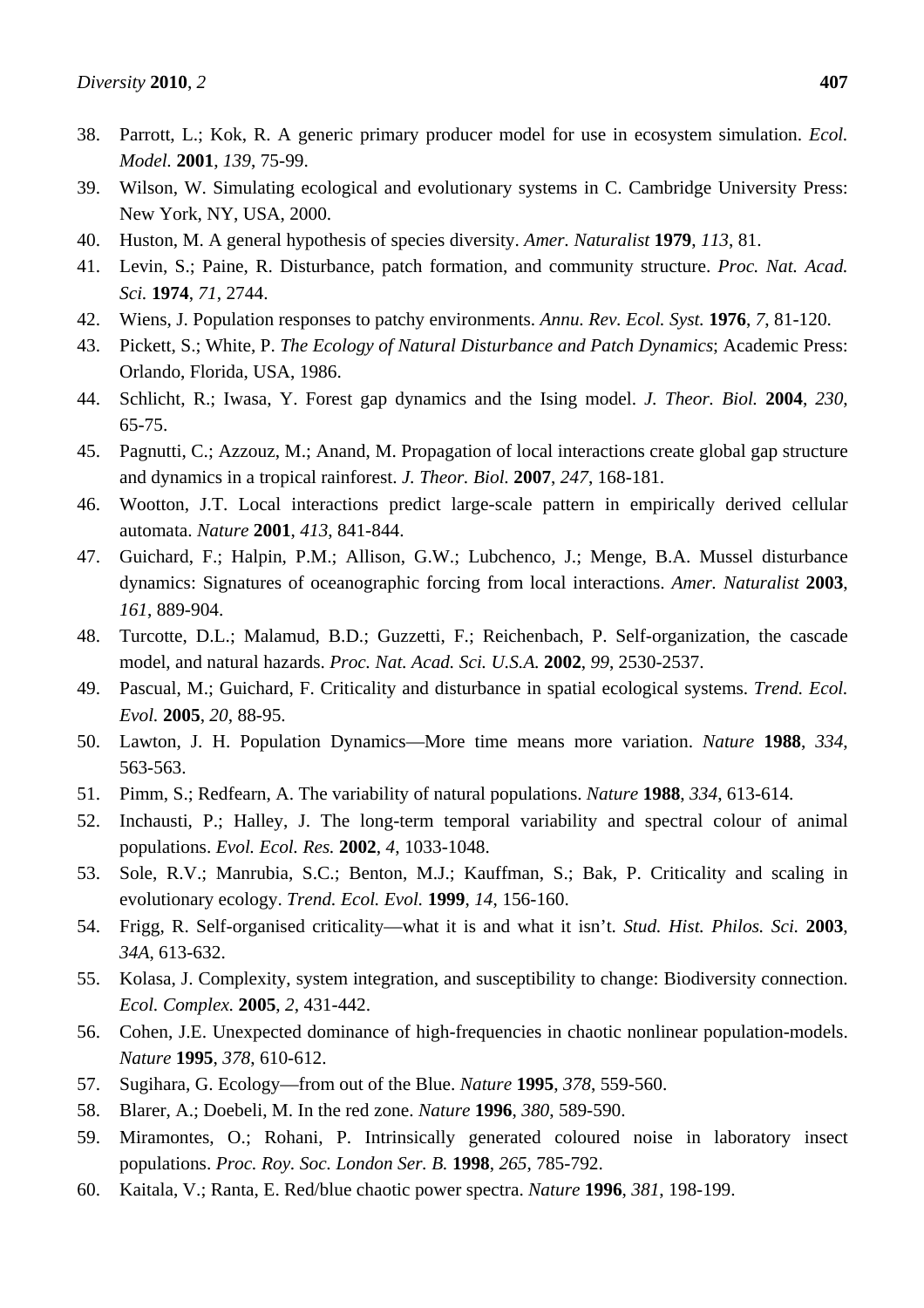- 61. White, A.; Begon, M.; Bowers, R.G. Explaining the colour of power spectra in chaotic ecological models. *Proc. Roy. Soc. London Ser. B.* **1996**, *263*, 1731-1737.
- 62. Taylor, P.J. *Unruly Complexity: Ecology, Interpretation, Engagement*; University of Chicago Press: Chicago, IL, USA, 2005; p. 289.
- 63. Anand, M.; Orloci, L. Complexity in plant communities: The notion and quantification. *J. Theor. Biol.* **1996**, *179*, 179-186.
- 64. Dale, M.B.; Anand, M.; Desrochers, R.E. Measuring information-based complexity across scales using cluster analysis. *Ecol. Inform.* **2007**, *2*, 121-127.
- 65. Li, S.C.; Chang, Q.; Peng, F.A.; Wang, Y.L. Indicating landscape fragmentation using L-Z complexity. *Ecol. Indic.* **2009**, *9*, 780-790.
- 66. Proulx, R.; Parrott, L. Measures of structural complexity in digital images for monitoring the ecological signature of an old-growth forest ecosystem. *Ecol. Indic.* **2008**, *8*, 270-284.
- 67. McCann, K.S. The diversity-stability debate. *Nature* **2000**, *405*, 228-233.
- 68. Borda-de-Agua, L.; Hubbell, S.P.; McAllister, M. Species-area curves, diversity indices, and species abundance distributions: A multifractal analysis. *Amer. Naturalist* **2002**, *159*, 138-155.
- 69. Ricotta, C.; Anand, M. Spatial complexity of ecological communities: Bridging the gap between probabilistic and non-probabilistic uncertainty measures. *Ecol. Model.* **2006**, *197*, 59-66.
- 70. Luque, B.; Ballesteros, F.J.; Fernandez, M. Variances as order parameter and complexity measure for random Boolean networks. *J. Phys.a-Math. Gen.* **2005**, *38*, 1031-1038.
- 71. Murphy, H.T.; Lovett-Doust, J. Context and connectivity in plant metapopulations and landscape mosaics: does the matrix matter? *Oikos* **2004**, *105*, 3-14.
- 72. Demetrius, L.; Gundlach, V.M.; Ochs, G. Complexity and demographic stability in population models. *Theor. Pop. Biol.* **2004**, *65*, 211-225.
- 73. Scheffer, M.; Bascompte, J.; Brock, W.A.; Brovkin, V.; Carpenter, S.R.; Dakos, V.; Held, H.; van Nes, E.H.; Rietkerk, M.; Sugihara, G. Early-warning signals for critical transitions. *Nature*  **2009**, *461*, 53-59.
- 74. Rai, V.; Anand, M.; Upadhyay, R.K. Trophic structure and dynamical complexity in simple ecological models. *Ecol. Complex.* **2007**, *4*, 212-222.
- 75. Gouhier, T.C.; Guichard, F.; Gonzalez, A. Synchrony and stability of food webs in metacommunities*. Amer. Naturalist* **2010**, *175*, E16-E34.
- 76. Hendry, R.J.; Mcglade, J.M. The Role of Memory in Ecological-Systems. *Proc. Roy. Soc. Lon. Ser. B* **1995**, *259*, 153-159.
- 77. Padisak, J. Seasonal succession of phytoplankton in a large shallow lake (Balaton, Hungary)—a dynamic approach to ecological memory, its possible role and mechanisms. *J. Ecol.***1992**, *80*, 217-230.
- 78. Hairston, N.G.; Lampert, W.; Caceres, C.E.; Holtmeier, C.L.; Weider, L.J.; Gaedke, U.; Fischer, J.M.; Fox, J.A.; Post, D.M. Lake ecosystems—Rapid evolution revealed by dormant eggs. *Nature* **1999**, *401*, 446-446.
- 79. Peterson, G.D. Contagious disturbance, ecological memory, and the emergence of landscape pattern. *Ecosystems* **2002**, *5*, 329-338.
- 80. Schwinning, S.; Sala, O.E.; Loik, M.E.; Ehleringer, J.R. Thresholds, memory, and seasonality: understanding pulse dynamics in arid/semi-arid ecosystems. *Oecologia* **2004**, *141*, 191-193.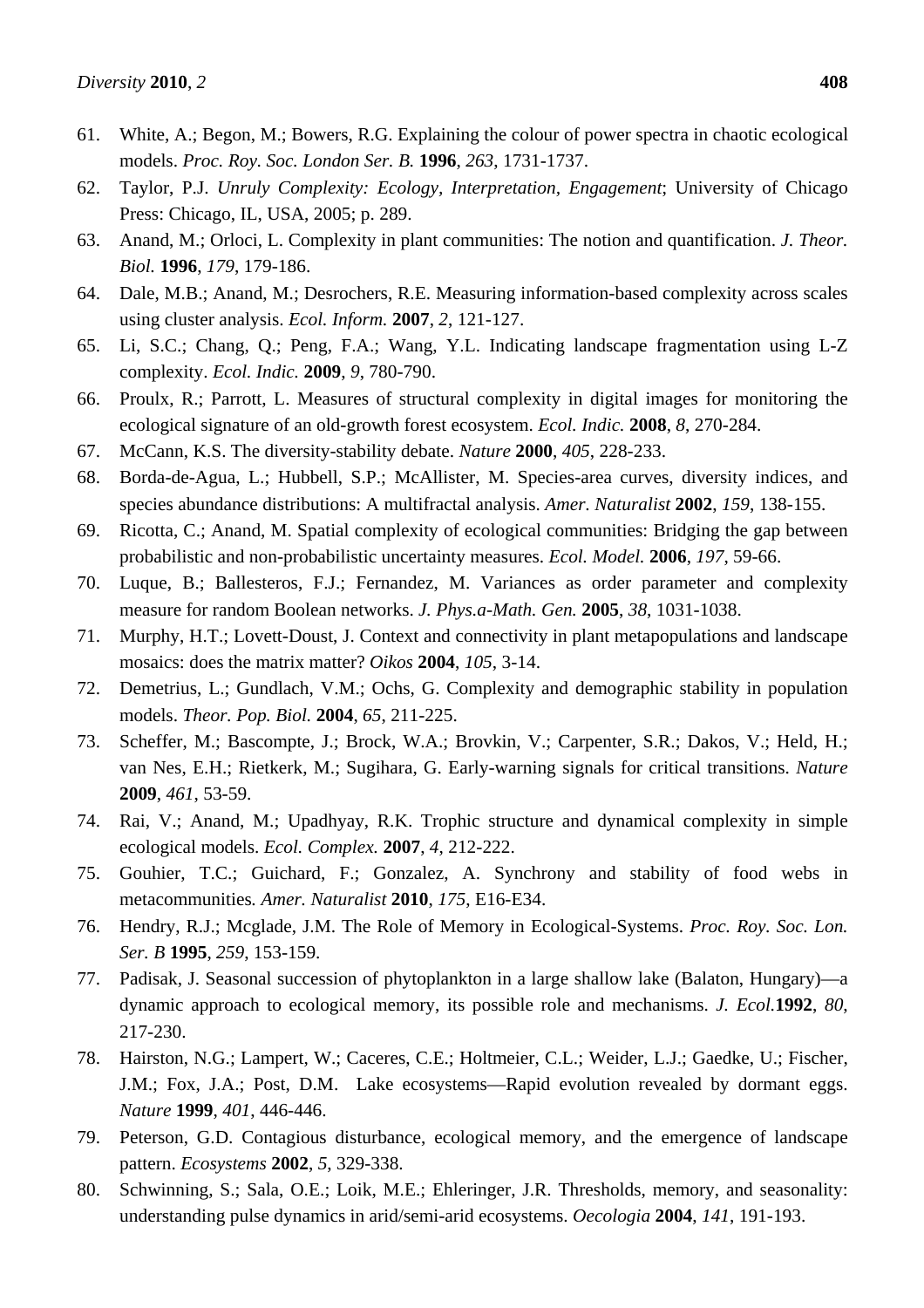- 81. Milinski, M. Long-term memory for food patches and implications for Ideal Free Distributions in sticklebacks. *Ecology* **1994**, *75*, 1150-1156.
- 82. Hirvonen, H.; Ranta, E.; Rita, H.; Peuhkuri, N. Significance of memory properties in prey choice decisions. *Ecol. Model.* **1999**, *115*, 177-189.
- 83. Ashby, W.R. *An Introduction to Cybernetics*; J. Wiley: New York, NY, USA, 1956; p. 295.
- 84. Golinski, M.; Bauch, C.; Arland, M. The effects of endogenous ecological memory on population stability and resilience in a variable environment. *Ecol. Model.* **2008**, *212*, 334-341.
- 85. Grimm, V.; Railsback, S.F. *Individual-Based Modeling and Ecology*; Princeton University Press: Princeton, NJ, USA, 2005; p. 428.
- 86. Hassell, M.; Godfray, H.; Comins, H. Effects of global change on the dynamics of insect host-parasitoid interactions. *Biotic Interaction. Glob. Change* **1993**, 402-423.
- 87. Halley, J. M. Ecology, evolution and 1/f-noise. *Trend. Ecol. Evolut.* **1996**, *11*, 33-37.
- 88. Ripa, J.; Ives, A.R. Food web dynamics in correlated and autocorrelated environments. *Theor. Pop. Biol.* **2003**, *64*, 369-384.
- 89. Ripa, J.; Lundberg, P.; Kaitala, V. A general theory of environmental noise in ecological food webs. *Amer. Naturalist* **1998**, *151*, 256-263.
- 90. Gonzalez, A.; De Feo, O. Environmental variability modulates the insurance effects of diversity in nonequilibrium communities. In *The Impact of Environmental Variability on Ecological Systems*; Vasseur, D.A., McCann, K.S., Eds.; Springer: Dordrecht, The Netherlands, 2007; pp. 133-158.
- 91. Gonzalez, A.; Holt, R.D. The inflationary effects of environmental fluctuations in source-sink systems. *Proc. Nat. Acad. Sci. USA* **2002**, *99*, 14872-14877.
- 92. Turner, M.; Romme, W.; Tinker, D. Surprises and lessons from the 1988 Yellowstone fires. *Fron. Ecol. Environ.* **2003**, *1*, 351-358.
- 93. Vasseur, D.A.; Fox, J.W. Environmental fluctuations can stabilize food web dynamics by increasing synchrony. *Ecol. Lett.* **2007**, *10*, 1066-1074.
- 94. Scheffer, M.; Carpenter, S.; Foley, J.A.; Folke, C.; Walker, B. Catastrophic shifts in ecosystems. *Nature* **2001**, *413*, 591-596.
- 95. Rietkerk, M.; Dekker, S.C.; de Ruiter, P.C.; van de Koppel, J. Self-organized patchiness and catastrophic shifts in ecosystems. *Science* **2004**, *305*, 1926-1929.
- 96. Sornette, D. *Critical Phenomena in Natural Sciences: Chaos, Fractals, Self Organization, and Disorder: Concepts and Tools*, 2nd ed.; Springer: Berlin, NY, USA, 2003; p. 528.
- 97. Malamud, B.D.; Morein, G.; Turcotte, D.L. Log-periodic behavior in a forest-fire model. *Nonlinear Process. Geophys.* **2005**, *12*, 575-585.
- 98. Ferriere, R.; Cazelles, B. Universal power laws govern intermittent rarity in communities of interacting species. *Ecology* **1999**, *80*, 1505-1521.
- 99. Peters, D.P.C.; Pielke, R.A.; Bestelmeyer, B.T.; Allen, C.D.; Munson-McGee, S.; Havstad, K.M. Cross-scale interactions, nonlinearities, and forecasting catastrophic events. *Proc. Nat. Acad. Sci. U.S.A.* **2004**, *101*, 15130-15135.
- 100. Whelan, R.J. *The Ecology of Fire*; Cambridge University Press: Cambridge, NY, USA, 1995; p. 346.